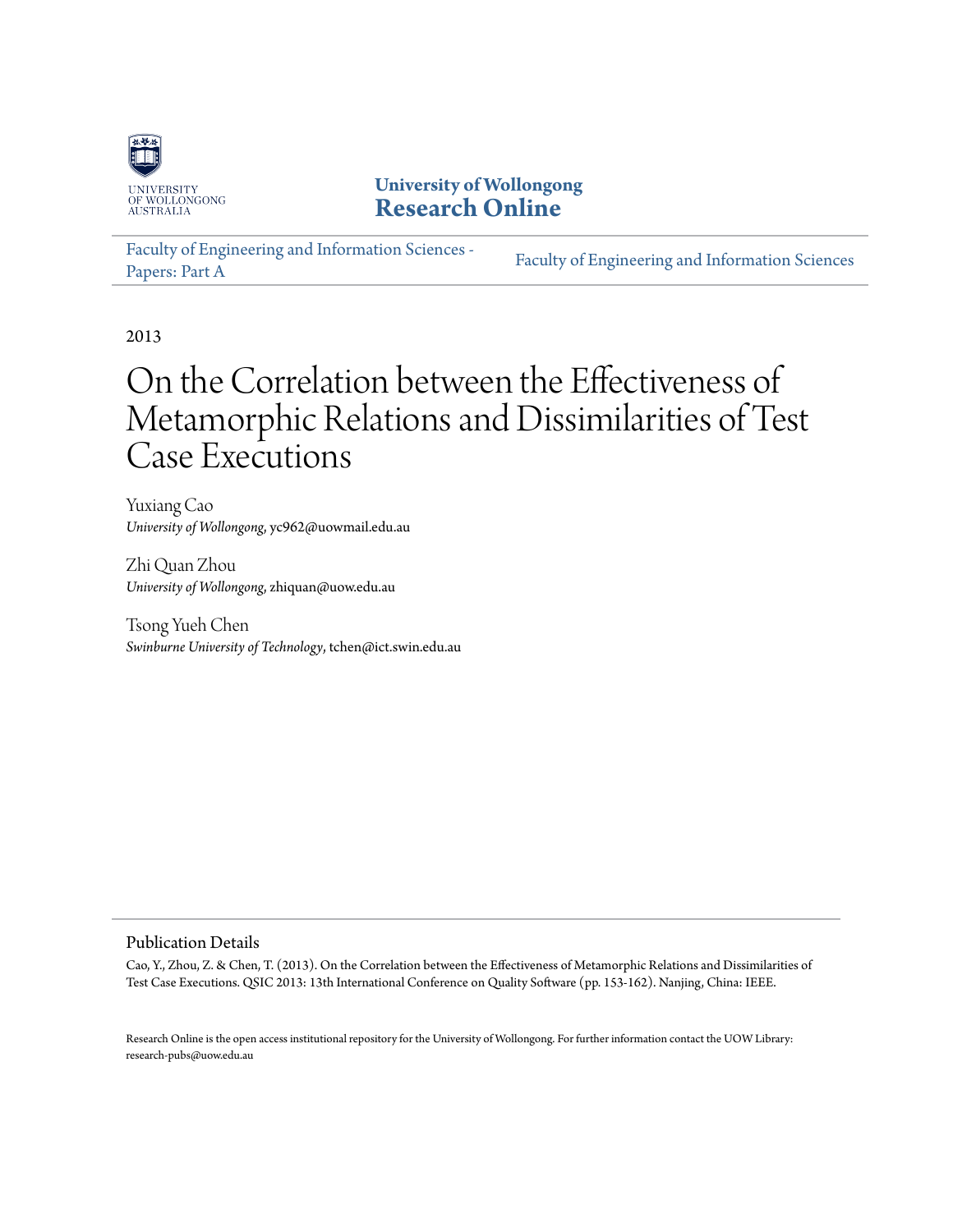# On the Correlation between the Effectiveness of Metamorphic Relations and Dissimilarities of Test Case Executions

# **Abstract**

Metamorphic testing (MT) is a property-based automated software testing method. It alleviates the oracle problem by testing programs against metamorphic relations (MRs), which are necessary properties among multiple executions of the target program. For a given problem, usually more than one MR can be identified. It is therefore of practical importance for testers to know the nature of good MRs, that is, which MRs are likely to have higher chances of revealing failures. To address this issue we investigate the correlation between the faultdetection effectiveness of MRs and the dissimilarity (distance) of test case execution profiles. Empirical study results reveal that there is a strong and statistically significant positive correlation between the faultdetection effectiveness and the distance. The findings of this research can help to develop automated means of selecting/prioritizing MRs for cost-effective metamorphic testing.

# **Keywords**

executions, metamorphic, case, effectiveness, between, correlation, test, dissimilarities, relations

# **Disciplines**

Engineering | Science and Technology Studies

# **Publication Details**

Cao, Y., Zhou, Z. & Chen, T. (2013). On the Correlation between the Effectiveness of Metamorphic Relations and Dissimilarities of Test Case Executions. QSIC 2013: 13th International Conference on Quality Software (pp. 153-162). Nanjing, China: IEEE.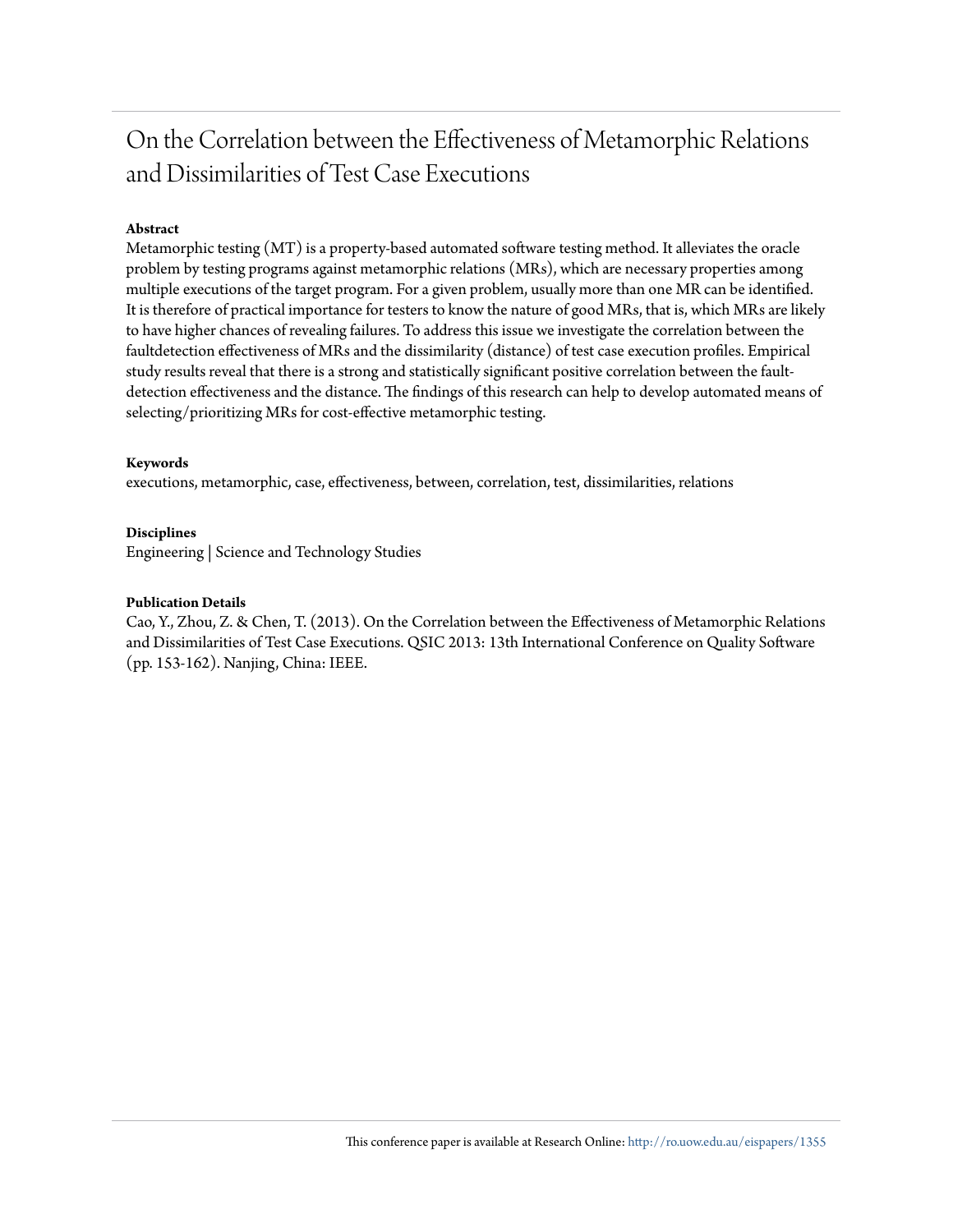# On the Correlation between the Effectiveness of Metamorphic Relations and Dissimilarities of Test Case Executions

Yuxiang Cao School of Computer Science and Software Engineering University of Wollongong Wollongong, NSW 2522, Australia

Zhi Quan Zhou <sup>∗</sup> School of Computer Science and Software Engineering University of Wollongong Wollongong, NSW 2522, Australia

Tsong Yueh Chen Faculty of Information & Communication Technologies Swinburne University of Technology Hawthorn, VIC 3122, Australia

*Abstract***—Metamorphic testing (MT) is a property-based automated software testing method. It alleviates the oracle problem by testing programs against metamorphic relations (MRs), which are necessary properties among multiple executions of the target program. For a given problem, usually more than one MR can be identified. It is therefore of practical importance for testers to know the nature of good MRs, that is, which MRs are likely to have higher chances of revealing failures. To address this issue we investigate the correlation between the faultdetection effectiveness of MRs and the dissimilarity (distance) of test case execution profiles. Empirical study results reveal that there is a strong and statistically significant positive correlation between the fault-detection effectiveness and the distance. The findings of this research can help to develop automated means of selecting/prioritizing MRs for cost-effective metamorphic testing.**

**Keywords**: Software testing, metamorphic testing, metamorphic relation, fault-detection effectiveness, execution dissimilarity, distance measurement, initial execution, follow-up execution.

#### I. INTRODUCTION

In the literature of software testing, it is generally assumed that a test oracle exists, which is known as the *oracle assumption*. This assumption, however, does not always hold. In some situations, it is very expensive or even impossible to decide whether an output of a test case execution is correct, which is known as the *oracle problem*; in other situations, even if an oracle is available, if it cannot be automated, the manual predictions and verifications of outputs can often be time consuming and error prone [1].

A *metamorphic testing* (MT) method has been proposed to alleviate the oracle problem [2], [3]. MT is both a technique for automated test case generation and a mechanism for automated result verification, through the use of some expected properties of the target program. These properties are known as *metamorphic relations* (MRs), which are necessary relations among the inputs and outcomes of multiple executions of the target program. For the sine function, for instance, many MRs can be identified using the domain knowledge about trigonometric functions, such as

- i)  $sin(x) = sin(x+360)$ ii)  $sin(x) = -sin(x+180)$ iii)  $sin(x) = -sin(-x)$ iv)  $sin(x) = sin(180-x)$
- . . .

To test a program  $p(x)$  that implements sine function, a test suite  $T = t_1, t_2, \ldots, t_n$ , where  $n \geq 1$ , is generated using certain strategies such as branch coverage testing, category-partition testing, or just random testing. If no failure is detected after running every element of  $T$ ,  $T$  is said to be a set of *successful test cases*, which is normally retained for future regression testing only. MT, however, proposes that, T (which is called a set of *initial test cases*) can in fact be exploited to generate a set of *follow-up test cases* and hence the program can be automatically further tested. To do so, MT needs to refer to a metamorphic relation (MR). Without loss of generality, let us say the selected MR is " $sin(x) = -sin(x + 180)$ ". Then a follow-up test suite  $T' = \{t'_1, t'_2, \ldots, t'_n\}$  can be generated, where  $t'_i = t_i + 180$ ,  $i = 1, 2, \ldots, n$ . The program can then be tested on T' and the outputs can be verified automatically against the MR. If, after taking into consideration the acceptable rounding errors in floating-point arithmetic,  $p(t) \neq p(t'_i)$  for some i, then a failure is immediately revealed.

Note 1: A metamorphic test involves the executions of the *initial* and the *follow-up* test cases, hence running the program under test more than once.

Note 2: An MR is a necessary property identified from the problem domain, and is usually not sufficient for program correctness. This is, however, the limitation of all testing methods.

<sup>∗</sup> All correspondence should be addressed to Dr. Zhi Quan Zhou, School of Computer Science and Software Engineering, University of Wollongong, Wollongong, NSW 2522, Australia. Email: zhiquan@uow.edu.au. Telephone: (61-2) 4221 5399.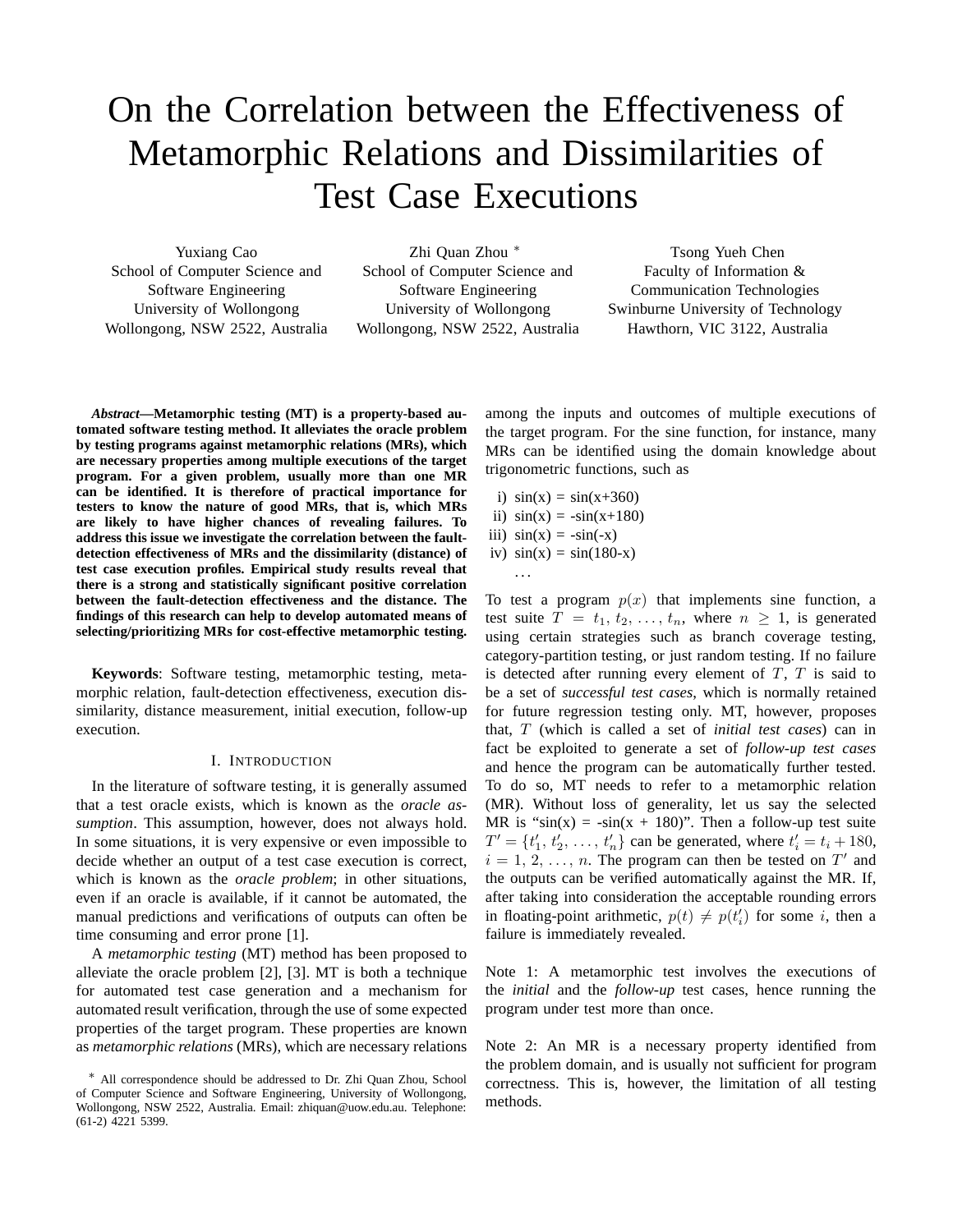Note 3: There are related techniques known as program checker [4] and self-testing/correcting [5], [6], which make intensive use of expected identity relations of the target functions to test programs and check outputs automatically and probabilistically. MRs, however, are not limited to identity relations. For example, Zhou et al. [7] identified a set of non-identity MRs to alleviate the oracle problem in testing Web search engines. MRs are also used for debugging [8], [9] and for fault-based testing [10].

Note 4: In the sine example, the value of the follow-up test case *only* depends on the value of the initial test case. In other situations, the input values may also depend on the *output* values. For example, consider a program  $q(x, y)$  that calculates  $x \times y$ . To test this program, the associative law  $(a \times b) \times c = a \times (b \times c)$  can be identified as an MR. Using this MR, a metamorphic test will execute program  $q$  4 times; the test cases (input values) of these 4 executions not only relate to each other but also relate to the output values of the other executions.

For a given problem, normally more than one MR can be identified. It would be ideal if all MRs can be used for testing. However, since resources are always limited, testers need practical guidance to know which MRs should be given priority for use in testing. Therefore, selection of effective MRs that have higher chances of detecting failures is a key focus of MT research. A pilot study on the effectiveness of MRs [11] shows that MRs whose *initial execution* (that is, execution on an initial test case) and *follow-up execution* (that is, execution on a follow-up test case) are very different are likely to have a higher chance of detecting failures than those whose initial and follow-up executions are similar. The concept of "difference" or "dissimilarity" between executions, however, is not clearly defined in Chen et al. [11]; this could include, for example, execution paths, data flows, coverages, etc.

Recently, Zhou et al. [12], [13] proposed to measure the distance (or difference) between test cases using the concepts of *coverage Manhattan distance* (CMD), *frequency Manhattan distance* (FMD), and *frequency Hamming distance* (FHD) in order to conduct *adaptive random testing* (ART). Among the investigated metrics, they found that the CMD metric based on branch coverage execution profiles had the best fault-detection effectiveness. Zhou et al.'s work [12], [13] was limited to ART and did not include any study on metamorphic testing.

The research questions of this paper is stated below: *Can the distance metrics based on execution profiles ([12], [13]) also be used to quantitatively measure the dissimilarity of test case executions in metamorphic testing? If yes, is there a strong correlation between the distance measures and the fault-detection effectiveness of metamorphic relations?*

A positive answer to the above research question will help to reveal the nature of "good" MRs, which will provide a hint for practicing software testers to better select and prioritize MRs. Answers to the research question may also help to develop automated means for the selection and prioritization of MRs.

The rest of this paper is organized as follows: Section II introduces the ideas and some basic concepts of this paper. Section III describes the designs of experiments. Section IV reports the experimental results, and Section V further compares with related work. Section VI discusses future research topics such as applications of the findings of this research to software testing in practice and concludes the paper.

#### II. BASIC IDEAS AND CONCEPTS

# *A. The dissimilarity between initial and follow-up test case executions in metamorphic testing*

Consider the selection of effective MRs in metamorphic testing from a white-box perspective. First, we wish to discuss why some MRs are not effective, that is, why failures cannot be detected using some MRs. Let  $p$  be a faulty program under test, which purportedly implements function  $f$ . Let  $t$  be a test case and suppose that  $p(t)$  did not reveal a failure. Note that it may not necessarily mean that  $p(t) = f(t)$  because it is possible that  $p(t) \neq f(t)$  but the tester is unable to identify this failure owing to the lack of a test oracle. Without the need of an ideal oracle, let us test  $p$  against a metamorphic relation  $R_1$ . There are many kinds of MRs, and in this paper we focus on identity relations for ease of presentation. For example, let  $R_1$  have the following simplest form:  $f(x) = f(x')$  (such as  $sin(x) = sin(180-x)$ . For more comprehensive MRs and those involving more than two executions, the discussion is similar. Let  $t'$  be the follow-up test case corresponding to the initial test case t, according to  $R_1$ . Suppose that this metamorphic test (which involves an "initial execution"  $p(t)$  and a "follow-up") execution"  $p(t')$ ) did not reveal a failure, that is,  $p(t) = p(t')$ . Then there are 3 possible causes for this phenomenon: (1) Both the initial execution and the follow-up execution did not touch the defective part of the code and, therefore, both outputs are correct. (2) Only one of the two executions, say  $p(t)$ , touched the defective part of the code but the output happened to be correct, that is,  $p(t) = f(t)$  coincidentally. (3) Both executions touched the defective code, but  $p(t)$  still equals  $p(t')$ , that is, although both outputs may be wrong, the identity relation still holds.

Case (1) suggests that if the faulty program  $p$  executes  $t$  and  $t'$  in a similar fashion (for example, both  $t$  and  $t'$  execute the same path), then the chance for the two outputs to agree with each other (hence, no failure can be detected) will be higher than that where  $t$  and  $t'$  are executed differently. This analysis also applies to case (3): if the two executions have been done in a similar fashion then, intuitively, the chance of producing consistent outputs will be higher than that for very different executions. With regard to case (2), it is by chance and will not be discussed in this paper.

Note that MRs are used to generate follow-up test cases. Therefore, if an MR, say  $R_2$ , can make the *follow-up execution* more different from the *initial execution* than could  $R_1$ , then, intuitively,  $R_2$  could have a better fault-detection capability than  $R_1$ . Now the key issue is: how to measure the "difference" between the initial and the follow-up executions? People (such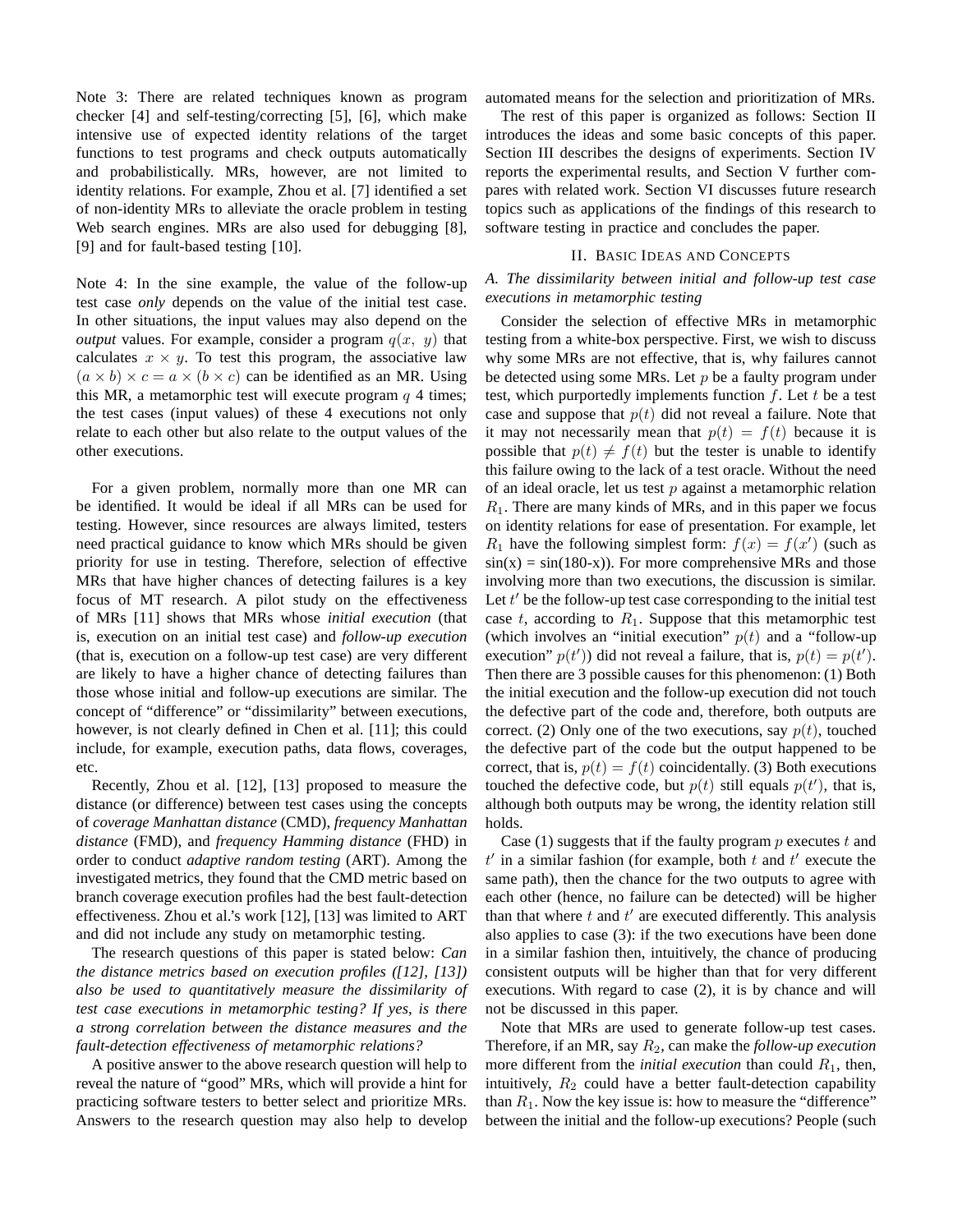as the designer, programmer or tester) who are familiar with the specification or algorithm of the program under test should have some idea about this difference because they normally have some general idea about how the program will be run (e.g. how the program's control flow will be exercised) on different kinds of inputs. In this paper, however, we are more interested in quantitative rather than qualitative approaches.

#### *B. Execution profiles: abstraction of test case executions*

An execution profile records some aspects of a program's execution. For example, a branch profile records the execution coverage or frequency of each branch in a run. In the software engineering literature, the concept of execution profiles has been widely used, such as in observation-based testing [14], [15] and regression testing [16], [17]. Many aspects of program execution can be profiled, such as the control flow, data flow, variable values and event sequences. In this research, we focus on the *statement profile* and the *branch profile*. A statement profile records the number of times that each statement is executed during an execution run, which consists of a vector of counts, with one count per statement in the program. A branch profile records the number of times that each branch is executed during an execution run, which also consists of a vector of counts, with one count per branch in the program. In a program, at each decision point, there are two branches, namely, a true and a false branch.

### *C. Distance metrics: a proposal to measure the dissimilarity between initial and follow-up executions in MT*

We propose to quantitatively measure the dissimilarity between initial and follow-up executions of MT by calculating the distance between their execution profiles. We hypothesize that the larger the distance between the initial and the followup execution profiles, the more capable the MR will be in detecting failures. If this hypothesis is found to be valid, then we will be able to provide practitioners with a quantitative approach to measuring MRs for metamorphic testing and even for reliability estimate (which will be briefly discussed in Section VI).

We will study the correlation between distance metrics and the fault-detection effectiveness of MRs. The following 3 distance metrics are adopted to measure the distance (or difference) between the initial and follow-up executions in MT: the *coverage Manhattan distance* (CMD) [12], the *frequency Manhattan distance* (FMD) [13] and the *frequency Hamming distance* (FHD) [13].

The CMD metric only concerns whether a statement or a branch has been covered without counting the frequency. If a statement or branch has been executed at least once, the flag for that statement or branch in the execution profile is set to 1; otherwise it is set to 0. Let  $x$  and  $x'$  be an initial and a follow-up test case, respectively. Let  $X = (x_1, x_2, \ldots, x_n)$ and  $X' = (x'_1, x'_2, \ldots, x'_n)$  be the execution profiles of x and x', respectively. The CMD between X and  $X'$  is calculated as: *CMD*(*X*, *X'*) =  $\sum_{i=1}^{n} |x_i - x'_i|$ , where *n* is the number

of statements or branches, and the values of  $x_i$  and  $x'_i$  (i =  $1, 2, \ldots, n$  are either 1 or 0. When branches are considered, it is written as BCMD; when statements are considered, it is written as SCMD.

The FMD metric concerns frequency. Let  $X$  $(x_1, x_2, ..., x_n)$  and  $X' = (x'_1, x'_2, ..., x'_n)$  be the execution profiles of the initial test case  $x$  and the follow-up test case x', respectively, where  $x_i$  and  $x'_i$  ( $i = 1, 2, ..., n$ ) are the number of times (that is, frequency) that statement or branch  $i$  has been exercised by the corresponding test case. FMD compares each  $(x_i, x'_i)$  pair  $(i = 1, 2, ..., n)$  and sums up the differences:  $FMD(X, X') = \sum_{i=1}^{n} |x_i - x'_i|$ . When branches are considered, it is written as  $\overline{\text{BFMD}}$ ; when statements are considered, it is written as SFMD.

The FHD metric is also based on frequency. It concerns how many  $(x_i, x'_i)$  pairs are not identical regardless of how large the difference is:  $FHD(X, X') = \sum_{i=1}^{n} k_i$ , where  $k_i =$ 0, if  $x_i = x'_i$ , otherwise  $k_i = 1$ , and  $x_i$  and  $x'_i$  are the number of times that statement or branch  $i$  has been exercised by the corresponding test case,  $i = 1, 2, ..., n$ . When branches are considered, it is written as BFHD; when statements are considered, it is written as SFHD.

#### III. DESIGN OF EXPERIMENTS

A series of experiments with 7 subject packages have been conducted to answer the research question stated in Section I. This section descries the experimental design including dependent and independent variables, subject programs, the coverage monitoring tool, and the experimental procedure.

## *A. A summary of dependent and independent variables in the experiments*

Independent variables of the experiments include: 1) Distance metric, which has the following values: SCMD, SFHD, SFMD, BCMD, BFHD, and BFMD (that is, CMD, FHD and FMD for statements and branches).

2) Program under test, test case, and MR. A total of 7 subject packages are used, namely, *spWiki*, *cpWiki*, *spStudent*, *bigInt*, *grep*, *sed*, and *bash*. Each package contains a set of faulty programs (which include real or seeded faults), a test suite and a set of MRs. The *spStudent* and *bigInt* packages contain small programs with real faults; *spWiki* and *cpWiki* are packages containing small programs with seeded faults; *grep* and *sed* are packages containing medium to large programs with seeded or real faults. *bash* is a package containing large programs with seeded faults.

Dependent variables of the experiments include:

1) Distance, which has a non-negative value. For each faulty program under test and each of the 6 distance metrics and each MR, a distance value will be calculated after each metamorphic test (which involves initial and follow-up executions) and, after all the metamorphic tests against the given MR have been completed, a mean distance will be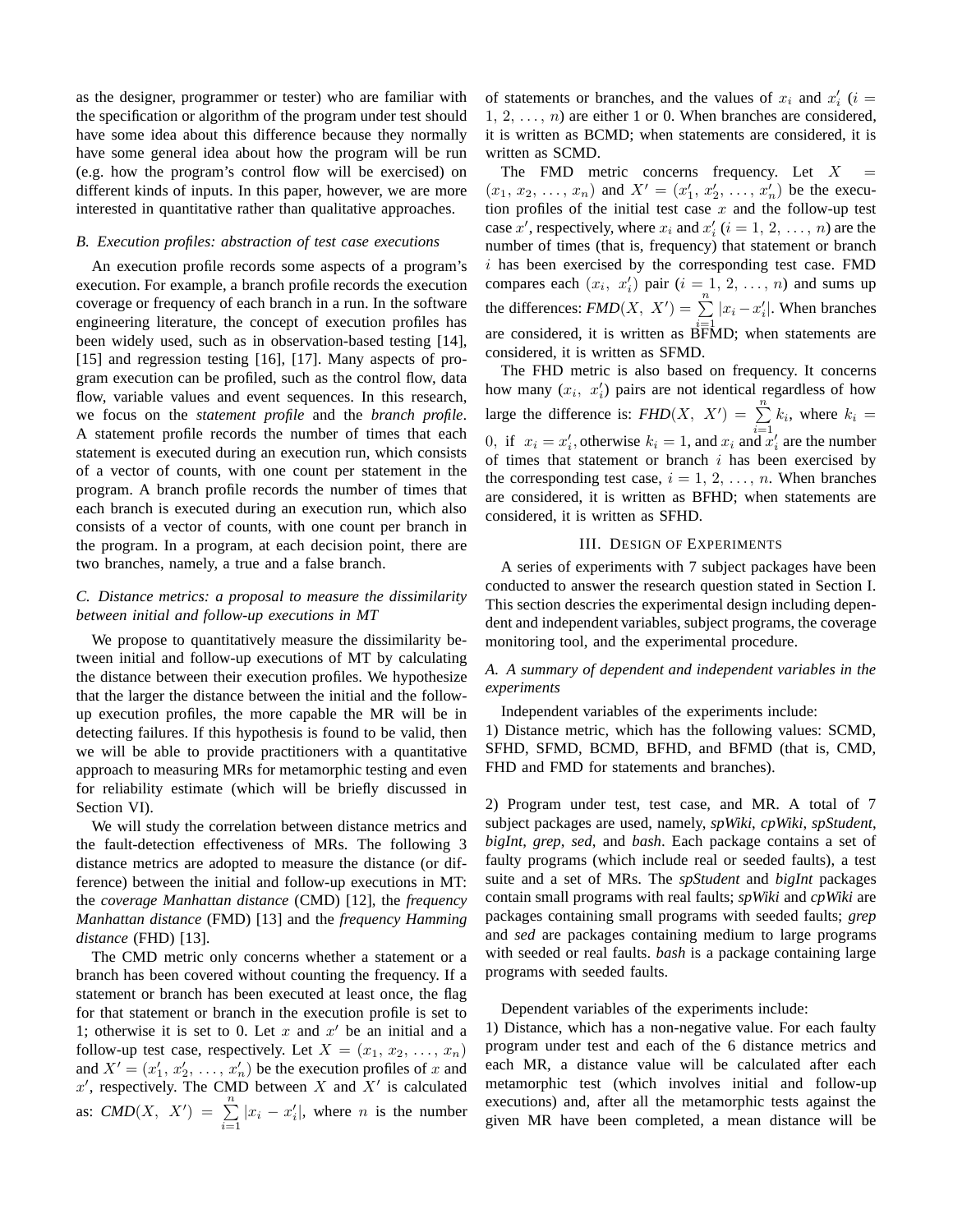calculated with respect to the given faulty program, the given distance metric and the given MR.

2) Failure-detection rate, which has a real value in the range of [0, 1]. For each faulty program and each MR, after all the metamorphic tests have been completed, a failuredetection rate  $r$  is calculated to indicate the fault-detection effectiveness of the given MR for the given faulty program. For example, if, out of a total of 100 metamorphic tests (where each metamorphic test involves one initial and one or more follow-up test case executions), 2 violations of the MR are detected, then the failure-detection rate (which means the violation rate) is 0.02. Note that different MRs may have different failure-detection rates.  $r = 0$  means that no violation of the MR can be detected;  $r = 1$  means that each and every metamorphic test can detect a violation.

3) Correlation coefficient between mean distance and failure-detection rate, which has a real value in the range of  $[-1, 1]$ . For each faulty program and each of the 6 distance metrics, a correlation coefficient is calculated to measure the correlation between the fault-detection effectiveness (measured by the failure-detection rates of different MRs) and the dissimilarities of initial and follow-up executions (measured by the mean distances of different MRs). As a result, for each faulty program, after all the metamorphic tests have been completed, 6 correlation coefficients will be calculated, corresponding to the 6 distance metrics. An example of calculating such a correlation coefficient will be given later in the paper.

#### *B. Subject programs, MRs, and test cases*

Subject programs are summarized in Table I. There is a total of 7 packages classified into 3 groups according to their sizes. Each package contains a set of faulty programs, a set of MRs, and a set of metamorphic test cases.

*1) spWiki:* The first program, *spWiki*, implements Dijkstra's shortest path algorithm to find the shortest path between a source vertex  $a$  and a destination vertex  $b$  in graph  $G$ , where G is an undirected graph with positive edge weights. For nontrivial input, it is not easy to verify the output. The program was written by a master's student based on the pseudocode available in http://en.wikipedia.org/wiki/Dijkstra's algorithm . Here Wikipedia was not used as a rigorous information source, but was used for creating programs to test. After creating the program, the student was asked to manually seed faults into the code in such a way that the faults should be as realistic as possible. Faulty versions that easily crash were excluded from the experiments. Finally, 19 faulty *spWiki* programs were collected.

The main data structure of the program is the input graph G with *n* vertices represented by an  $n \times n$  adjacency matrix. The matrix is symmetric and has 0's on its diagonal.

We first generated an initial set of 1,000 random test cases. This was achieved by randomly generating 50 undirected 10 vertex graphs, where the maximum edge weight was 50. For each graph, 20 different pairs of source and destination vertices were randomly chosen where the source and destination vertices were not the same. For two different vertices a and b, if  $(a, b)$  is chosen, then  $(b, a)$  will not be selected again. In this way, we obtained  $20 \times 50 = 1,000$  test cases. This is the set of *initial test cases* for all MRs.

To test the program without the need of an ideal oracle, MT can be applied. It is not difficult to identify MRs using the knowledge of the problem domain [11]. These MRs are listed below:

- i) reverse: The follow-up test case is generated by reversing the source and destination vertices while the graph remains the same. The expected relation is that the lengths of the paths returned by the initial and follow-up executions should be the same. That is, *ShoretestPath* $(G, a, b)$ *.length* = *ShortestPath*(G, b, a).*length*.
- ii) exchange: Let  $\pi(G)$  be a transposition of graph G obtained by exchanging two and only two vertices in G. Hence, G and  $\pi(G)$  are isomorphic but have different adjacency matrices. Let  $a'$  and  $b'$  be the vertices in  $\pi(G)$  corresponding to the vertices a and b in G, respectively. The MR is: *ShortestPath*( $G$ ,  $a$ ,  $b$ ).*length* =  $\textit{ShortestPath}(\pi(G), a', b')$ .*length*. We define a to be vertex 0 of graph G. Thus, we have got 9 MRs, denoted by exchange $(0, 1)$ , exchange $(0, 2)$ , ..., exchange $(0, 9)$ .
- iii) shift: This MR is similar to "exchange" in that both of them apply a kind of permutation to the vertex vector of G and check whether the returned lengths are equal. The MR "shift" circularly shifts left this vector to generate an isomorphic graph  $G'$  that has a different adjacency matrix. Since  $G$  has 10 vertices, we have got 9 different MRs, namely,  $shift_1, shift_2, ..., shift_9$ , which means circularly shifting left the vertices of  $G$  once, twice,  $\dots$ , 9 times, respectively. Note that  $shift_{10}$  is equivalent to the original vector and therefore is not included.
- iv) scale: In the follow-up test case, we double the weight of each edge. The expected relation is that the length of the returned path should also be doubled.

*2) cpWiki:* The second program, *cpWiki*, finds the *critical path* in a directed graph G [11]. The algorithm is often used in project planning and scheduling to find the most time-consuming chain of activities. The set of activities and the scheduling constraints are represented using a weighted directed acyclic graph. The weights can be either on the vertices or on the edges. In our experiment we used edgeweighted graphs. Although such a graph must be acyclic, the programs under test can receive cyclic graphs. When the input graph  $G$  is cyclic, the program will return a special value, −1, to indicate this situation. The program development and fault injection process was similar to that of *spWiki*. Note that, although *cpWiki* is also a graph theory program, its algorithm is different from that of *spWiki*. Further, instead of using the adjacency matrix, the input graph is represented using a dynamic structure, namely, the adjacency list.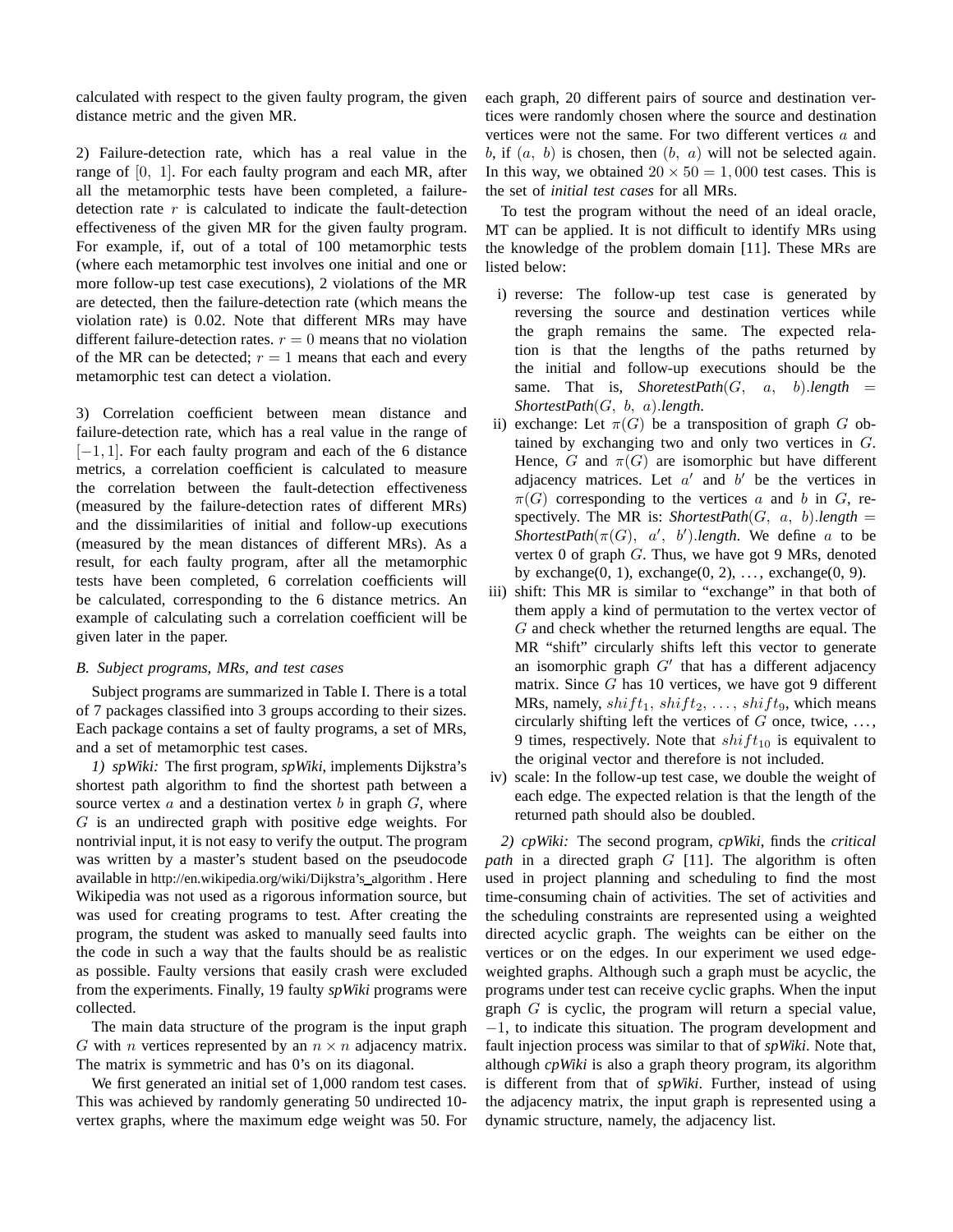TABLE I BASIC INFORMATION OF SUBJECT PROGRAMS

| group           | package   | programming<br>language | fault type   | # of faulty<br>programs | source lines<br>of code | origin                 | $#$ of MRs |
|-----------------|-----------|-------------------------|--------------|-------------------------|-------------------------|------------------------|------------|
| small           | spWiki    |                         | seeded       | 19                      | 95                      | adapted from wikipedia | 20         |
|                 | cpWiki    | C                       | seeded       | 18                      | 125                     | adapted from wikipedia | 20         |
|                 | spStudent | $C++$                   | real         | 10                      | avg $200$               | university assignments | 20         |
|                 | bigInt    | $C++$                   | real         | 21                      | avg $500$               | university assignments | 43         |
| medium to large | grep      | $\curvearrowright$      | seeded       |                         | 10068                   | <b>SIR</b>             | 10         |
|                 | sed       |                         | real, seeded |                         | 14427                   | <b>SIR</b>             | 33         |
| large           | bash      |                         | seeded       |                         | 59846                   | <b>SIR</b>             | 10         |

The identified MRs and the generation of test cases are very similar to those of *spWiki*. When "reverse" is applied to *cp-Wiki*, it means "change direction," that is, the directions of all edges of the initial graph  $G$  are reversed. Other MRs include exchange, shift and scale, as explained in Section III-B1.

*3) spStudent:* The third program, *spStudent*, refers to a collection of programming assignments. The assignments were submitted by university students in their second year who were doing a programming subject for their 3-year bachelor of computer science degree. The program attempts to find both the shortest and the second shortest path between two vertices in a graph. A total of  $10 \text{ C++}$  assignments at a pass grade or higher were collected. The average size is about 200 SLOC (that is, source lines of code excluding comments and blanks).

The identified MRs and the generation of test cases are very similar to those of *spWiki* as explained in Section III-B1. Note that there were no manually seeded faults in the programs.

*4) bigInt:* The fourth program is named *bigInt*, which implements multiple precision arithmetic, that is, it is a calculator for very large integers. The subject programs were collected from year 2 assignments of university students who were doing a software engineering subject. The *bigInt* program is run in the command line, where the user enters a simple mathematical expression, and the evaluated result is printed. A "simple mathematical expression" includes integers (which can be either positive or negative),  $+$ ,  $-$ ,  $\times$  and  $/$  (integer division). The length of a valid expression is between 1 and 50 characters. A total of 21 students' C++ assignments (at a pass grade or higher) were collected. The average size is about 500 SLOC. When performing MT on these 21 programs, failures (violations of MRs) were detected for each and every program. Note that there were no manually seeded faults in the programs and, hence, all faults were real. Details of test case generation and MRs are described below.

To construct a set of initial test cases that can be used for all MRs, we first generated a set  $S$  that contains 1,000 pairs of randomly generated multiple precision integers (to serve as operands for all MRs), that is,  $S =$  $\{(a_1, b_1), (a_2, b_2), \ldots, (a_{1000}, b_{1000})\}$ . A rule is that for any pair  $(a_i, b_i)$  in S, the following pairs will *not* appear in S:  $(b_i, a_i)$ ,  $(-a_i, -b_i)$ , and  $(-b_i, -a_i)$ .

It is not difficult to identify some MRs for *bigInt*, which are given below:

i) 
$$
a+b=b+a.
$$

ii)  $a \times b = b \times a$ .

- iii)  $(a+b)+x = (x+b)+a$ , where  $(a, b)$  are from set S and  $x$  is taken from  $X$ , and  $X$  is a set containing 20 randomly generated multiple precision integers with unique values. Because there are 20 different values for  $x$ , this MR has 20 different sub-MRs.
- iv)  $x \times (a+b) = (a \times x) + (b \times x)$ , where  $(a, b)$  are from set  $S$  and  $x$  is taken from  $X$ . Because there are 20 different values for  $x$ , this MR has 20 different sub-MRs.
- v)  $a + b = -((-a) + (-b)).$

As a result, there is a total of 43 MRs (including the sub-MRs).

*5) grep:* Grep is a command-line utility that searches the input file(s) for lines containing a match to the given pattern in the form of a regular expression. By default, grep prints the matching lines. Grep was originally developed for Unix but now is available for all Unix-like systems. The *grep* package we used was downloaded from the Software-artifact Infrastructure Repository (SIR, http://sir.unl.edu) [18]. The package includes both base versions and faulty versions together with test suites. The size of the program is about 10,068 SLOC. A total of 5 faulty programs were used in our experiment, corresponding to the following *grep* versions: v2.2, v2.3, v2.4, v2.4.1, and v2.4.2. We used the default faults already activated when the package was downloaded.

We constructed a set of 10,000 initial test cases as follows: We first extracted the regular expressions from 870 test cases included in the *grep* package, and then added another group of randomly generated regular expressions to get a total of 1,000 regular expressions. Then, we used the source code files of 10 large programs as input files (3 are included in the *grep* package, and 7 are downloaded from SIR including *bash*, *flex*, *sed*, *space*, *vim*, *gzip*, *make*). In this way, we obtained a total of  $1,000 \times 10 = 10,000$  initial test cases. Each of these 10,000 test cases includes all the necessary components required by the identified MRs. These MRs were identified using knowledge of regular expressions, as explained below. Note that in real-world systems different grep versions may vary in the types of regular expressions that they support. All the MRs listed below (as well as those for the *sed* and *bash* programs that will be introduced later) have been validated against the base version programs in the package.

i) MR1: The range operator (such as [0-9]) is equivalent to an expression that enumerates all its elements (such as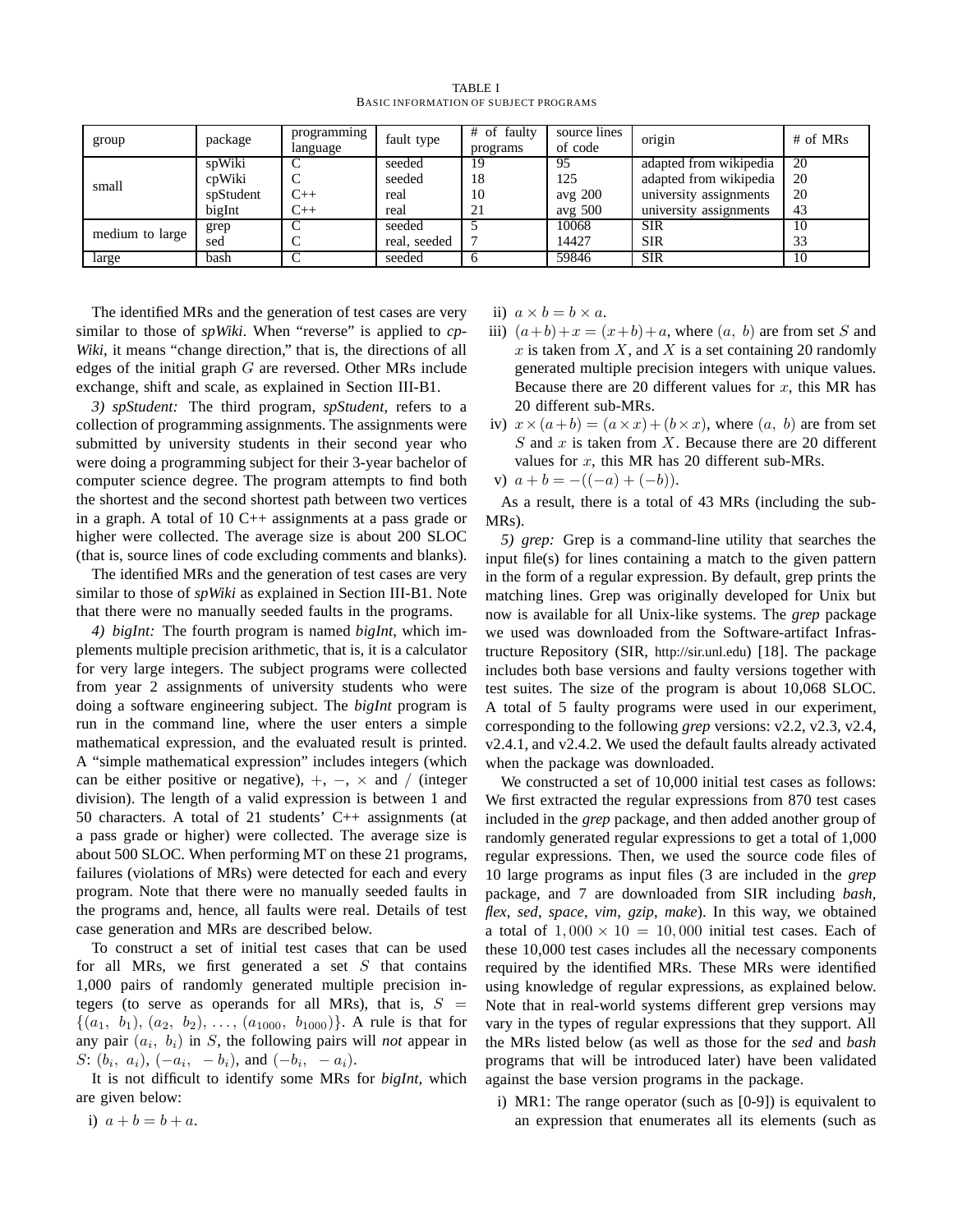[0123456789]).

- ii) MR2: The range operator (such as [0-9]) is equivalent to an expression that enumerates all its elements separated by \| (such as  $[0\langle 1\rangle/2\langle 3\rangle/4\langle 5\rangle/6\langle 7\rangle/8\langle 9]$ ).
- iii) MR3: Some range operators are equivalent to certain predefined classes of characters. For example, [0-9] is equivalent to [[:digit:]].
- iv) MR4: In this MR, the initial execution involves a range operator, such as [0-9]; and there are two follow-up executions connected by a pipe (|) operator where the first follow-up execution makes use of the  $\lceil \wedge \rceil$  expression that means "to match any one character except those enclosed in [ ]." For example, the following (initial) execution

```
grep '[0-9]' myFile.txt
```

```
and the following (follow-up) executions
```

```
grep '[∧[:alpha:]]' myFile.txt | grep
'[[:alnum:]]'
should be equivalent. Another example is:
```
grep '[a-zA-Z]' myFile.txt

```
and
```
grep '[∧[:digit:]]' myFile.txt | grep '[[:alnum:]]'

should be equivalent. Two examples (instances) of this MR are shown in Figure 1. Because each metamorphic test involves 3 executions of *grep*, there can be 3 execution profile distances, namely,  $d(exe_1,exe_2)$ ,  $d(exe_1,exe_3)$ , and  $d(exe_2,exe_3)$ . The maximum of these 3 distances is recorded.

- v) MR5: The symbols " $\langle \cdot \rangle$ " can be inserted into a range expression to create an equivalent expression. For example, [0123456789] is equivalent to  $[0\backslash |1\backslash |2\backslash |3\backslash |4\backslash |5\backslash |6\backslash |7\backslash |8\backslash |9].$
- vi) MR6: Certain predefined classes of characters are equivalent to a range expression that enumerates all its elements. For example, [[:digit:]] and [0123456789] are equivalent.
- vii) MR7: Same as MR4, except that the range operator (such as [0-9]) is changed to a range expression that enumerates all its elements (such as [0123456789]).
- viii) MR8: Certain predefined classes of characters are equivalent to a range expression that enumerates all its elements involving the symbols "\|." For example, [[:digit:]] and  $[0\langle 1\langle 2\rangle|3\rangle|4\rangle|5\rangle|6\rangle|7\rangle|8\rangle|9]$  are equivalent.



Fig. 1. Linux screenshot: two instances (examples) of *grep*'s MR4

- ix) MR9: Same as MR4, except that the range operator (such as [0-9]) is changed to a range expression involving the symbols "\|" (such as  $[0\setminus|1\setminus|2\setminus|3\setminus|4\setminus|5\setminus|6\setminus|7\setminus|8\setminus|9]$ ).
- x) MR10: Same as MR4, except that the range operator (such as [0-9]) is changed to certain predefined classes of characters (such as [[:digit:]]).

*6) sed:* Sed is another popular Unix utility often used as a subject program in software engineering empirical studies. It is a stream editor that performs text transformations on an input stream.

The *sed* package used in our experiment was also downloaded from the SIR site [18]. The package includes both base versions and faulty versions together with test suites. The size of the program is about 14,427 SLOC. A total of 7 faulty programs were used in the experiment, corresponding to the following *sed* versions: v1.18, v2.05, v3.01, v3.02, v4.0.6, v4.0.7 and v4.1.5. According to the SIR site, the faulty versions include both real and seeded faults. We used the default faults already activated when the package was downloaded.

Using a method similar to that of *grep*, we obtained a set of 4,333 initial test cases and a set of 33 MRs. The 4,333 initial test cases are valid for all the 33 MRs. All of the MRs make use of equivalence relations between different forms of regular expressions. Because these MRs are similar to those of *grep*, they are not listed in this paper to avoid undue lengthiness.

*7) bash:* The 7th subject program is *bash*, a large program that has about 59,846 SLOC. Bash is an sh-compatible shell, or command language interpreter, of the GNU operating system. Bash incorporates useful features from the Korn shell and C shell, and offers functional improvements over sh for both the programming interface and the interactive user interface. Most sh scripts can be run directly by Bash. All test cases in our experiment are shell scripts.

Our *bash* package was downloaded from the SIR site [18]. A total of 6 faulty programs were used, corresponding to the following *bash* versions: v2.01, v2.01.1, v2.02, v2.03, v2.04 and v2.05. We used the default faults already activated when the package was downloaded.

We designed 50 different if-then-else statements, 50 different loop statements, and 4 different select statements. Therefore, we obtained a total of  $50 \times 50 \times 4 = 10,000$  test cases.

- A total of 10 MRs are designed as follows:
- i) MR1: "if (condition)  $\{do A\}$  else  $\{do B\}$ " is equivalent to "if (not(condition)) {do B} else {do A}."
- ii) MR2: This MR converts "if" conditions to a different but equivalent form. For example, the following code:

```
a = 6if (a > 5)should be equivalent to
```
- $a = 6$
- if  $(a > 1 \&\& a > 5)$
- iii) MR3: This MR replaces a block of statements by a function. For example, "if (condition){block 1 of statements} else {block 2 of statements}" is equivalent to "if (condition) $\{$  call function a $\}$  else  $\{$  call function b $\}'$  where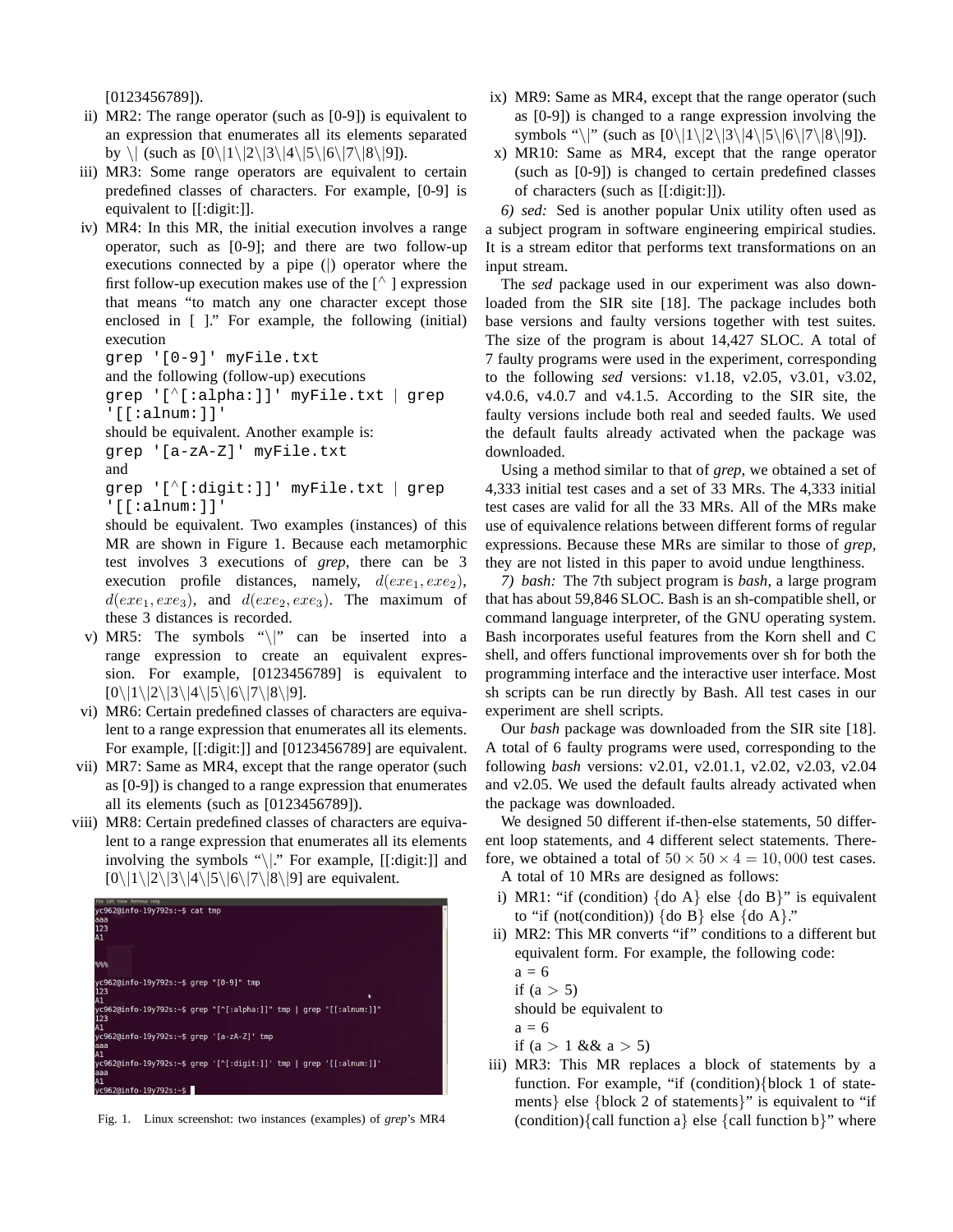functions a and b are equivalent to blocks 1 and 2 of statements, respectively.

iv) MR4: Similar to MR2. For example, the following code:  $a = 1$ 

if  $(a > 5)$ should be equivalent to:  $a = 1$ if  $(a > 4 \& a > 5)$ 

The difference between MR2 and MR4 is in their followup test cases: in MR2's follow-up test case, all conditions inside "if ()" will be evaluated; in MR4's follow-up test case, only the first condition inside "if ()" will be evaluated because of the left-to-right evaluation order and short-circuit evaluation of logical AND/OR expressions (for example, when evaluating a Boolean expression "A AND B," B will not be evaluated when A is false).

- v) MR5: *bash* supports different loop constructs such as "for," "until" and "while" loops. MR5 converts one type of loop to another type by making use of the equivalence relation among them.
- vi) MR6: In the initial test case of MR6, a Linux utility is called. In the follow-up test case, the utility is given an alias and it is the alias, rather than the utility's original name, that is called.
- vii) MR7: The follow-up test case is constructed by applying a code obfuscator to the initial test case. The code obfuscator takes a shell script as input and generates an equivalent shell script that is hard for humans to read/understand. MR7 states that the original script and the obfuscated script should be equivalent and, hence, should produce the same outputs.
- viii) MR8: In the initial test case of MR8, some system utilities are called that read the standard input. In the followup test case, these utilities are called by means of input redirection to a file. The expected relation is that the two executions should be equivalent (that is, they should produce the same output).
- ix) MR9: This MR makes use of the equivalence of some predefined names and symbols. For example, \$HOME is equivalent to the symbol ∼.
- x) MR10: Inserting many blank spaces before a closing bracket will not affect the output of the shell script. For example:

"if  $(a > 5) ...$ " and "if  $(a > 5$  ) ..."

should be equivalent.

We recognized that this MR might not be effective. The purpose of this research, however, is exactly to study the nature of effective and ineffective MRs.

#### *C. Coverage monitoring*

A test coverage program, namely, gcov, was used to collect coverage and frequency information of test case executions. The gcov tool is a utility to be used in concert with gcc. For all programs, we collected the statement and branch profiles

for each execution on each single test case. Note that a metamorphic test involves two or more executions.

#### *D. Experimental procedure*

The aim of the experiments is to find the correlation (in terms of correlation coefficient  $r$ ) between the distance measure and the failure-detection rate of MRs. For ease of presentation, let us use the subject program *spWiki* as an example to illustrate the experimental procedure for collecting  $r$ 's. A total of 6  $r$ 's are collected for each faulty program since there are 6 different distance metrics. *spWiki* has 19 faulty versions, namely,  $V_1, V_2, \ldots, V_{19}$ , and 20 MRs, namely,  $R_1, R_2, \ldots, R_{20}$ . There is a set of 1,000 initial test cases, namely,  $t_1, t_2, \ldots, t_{1000}$ . All of the 20 MRs use the same set of initial test cases but different sets of follow-up test cases. The experimental procedure for *spWiki* is depicted in Figure 2. Treatments for other subject programs are similar.

Figure 2 shows that, for each faulty program  $V_i$  under test  $(i = 1, 2, \ldots, 19)$ , the following 6 correlation coefficients are calculated:  $r(SCMD)_i \, r(SFHD)_i, \, r(SFMD)_i, \, r(BCMD)_i,$  $r(BFHD)_i$  and  $r(BFMD)_i$ . All the experimental data (for all the 7 subject packages and all their faulty versions) followed an uncorrelated bivariate normal distribution, and Pearson's correlation was calculated.

An example of such an  $r(BCMD)_i$ , for certain faulty version  $V_i$  of *spWiki*, is shown in Figure 3. In this example  $r(BCMD)_i = 0.927, p < 0.001$ , which means that there is a significant strong positive correlation between the BCMD and the failure-detection rate of MRs for program  $V_i$ .



Fig. 3. Scatter plot for a faulty version of *spWiki*, where the x-axis represents the failure-detection rate, and the  $y$ -axis represents the mean Branch Coverage Manhattan Distance. Each point in the figure corresponds to an MR. There are 20 MRs (points), some of which overlap. The correlation coefficient  $r =$ 0.927,  $p < 0.001$ .

#### IV. EXPERIMENTAL RESULTS

The experiments involved a total of 86 programs from 7 subject packages. Failures (in terms of violations of MRs) have been detected for 84 programs – there are 2 *spStudent* versions that did not reveal any failure. It is possible that these two programs are indeed correct; therefore, they are excluded from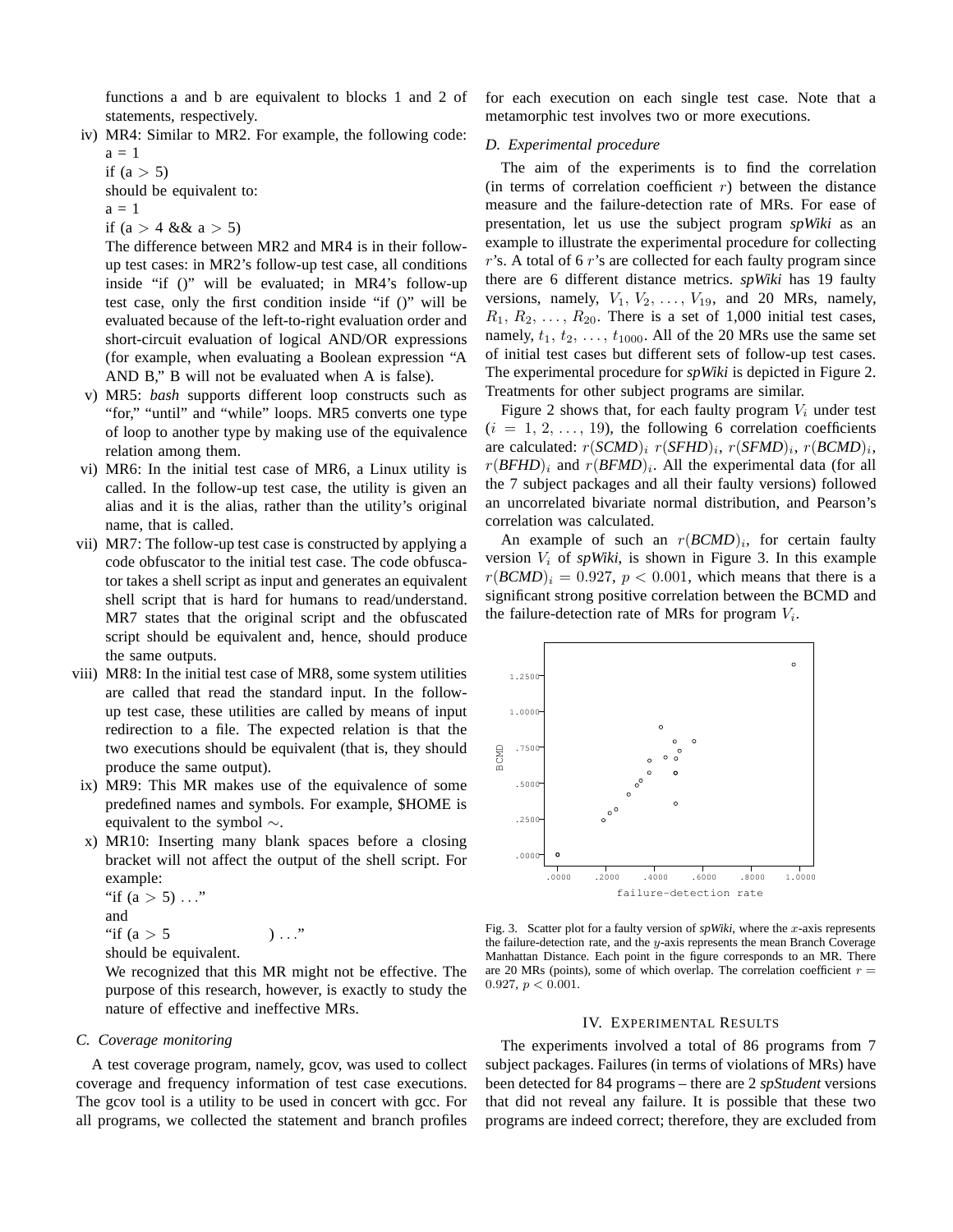#### **procedure** EXPERIMENT

Set *nbOfTestCases* to 1000;

Set *nbOfVersions* to 19;

Set *nbOfMRs* to 20;

**for** each faulty version  $V_i$  **do** 

**for** each MR  $R_i$  **do** 

Set *nbOfFailures* to 0;

**for** each initial test case  $t_k$  **do** /\* The total number of initial test cases is *nbOfTestCases*. \*/ Run  $V_i(t_k)$  and get execution profiles  $EP_k$  of this run; /\*  $EP_k$  includes branch and statement profiles \*/ Generate a follow-up test case  $t'_{k}$  according to  $R_{j}$ ,  $t_{k}$  and possibly the output of  $V_{i}(t_{k})$ ; Run  $V_i(t'_k)$  and get execution profiles  $EP'_k$  of this run; **if** the current MR  $R_i$  is violated **then** 

Set *nbOfFailures* to *nbOfFailures* + 1;

**end if**

Calculate distances  $SCMD_k$ ,  $SFHD_k$ ,  $SFMD_k$ ,  $BCMD_k$ ,  $BFHD_k$  and  $BFMD_k$  using  $EP_k$  and  $EP'_k$ ; **end for**

/\* Calculate the failure-detection rate and the 6 mean distances for  $V_i$  and  $R_j$  as follows: \*/

Set *FailureDetectionRate*i,j to *nbOfFailures*÷ *nbOfTestCases*;

Set 
$$
\overline{SCMD}_{i,j}
$$
 to  $\left(\sum_{k=1}^{nbOfTestCases} SCMD_k\right) \div nbOfTestCases$ ;  
\nSet  $\overline{SFHD}_{i,j}$  to  $\left(\sum_{k=1}^{nbOfTestCases} SFHD_k\right) \div nbOfTestCases$ ;  
\nSet  $\overline{SFMD}_{i,j}$  to  $\left(\sum_{k=1}^{nbOfTestCases} SFMD_k\right) \div nbOfTestCases$ ;  
\nSet  $\overline{BCMD}_{i,j}$  to  $\left(\sum_{k=1}^{nbOfTestCases} BCMD_k\right) \div nbOfTestCases$ ;  
\nSet  $\overline{BFHD}_{i,j}$  to  $\left(\sum_{k=1}^{nbOfTestCases} BFHD_k\right) \div nbOfTestCases$ ;  
\nSet  $\overline{BFMD}_{i,j}$  to  $\left(\sum_{k=1}^{nbOfTestCases} BFMD_k\right) \div nbOfTestCases$ ;  
\nend for

/\* The following statement calculates  $r(SCMD)_i$ , which denotes the correlation coefficient between the failuredetection rate and the mean *SCMD* of MRs for faulty version  $V_i$ . \*/

Calculate  $r(SCMD)_i$  using the following points:  $(Failure DetectionRate_{i,1}, \overline{SCMD}_{i,1}),$ (*FailureDetectionRate*i,<sup>2</sup>, *SCMD*i,<sup>2</sup>), . . ., (*FailureDetectionRate*i,*nbOfMRs*, *SCMD*i,*nbOfMRs*);

Calculate  $r(SFHD)_i$ ,  $r(SFMD)_i$ ,  $r(BCMD)_i$ ,  $r(BFHD)_i$  and  $r(BFMD)_i$  similarly.

#### **end for end procedure**

Fig. 2. Experimental procedure for collecting correlation coefficients between failure-detection rate and distance measure, using *spWiki* as an example

experiments. Further, one *bash* version had segmentation faults on many follow-up test cases during metamorphic testing and, as a result, execution profiles could not be collected. This version of *bash* was also excluded from experiments. This section, therefore, will report the experimental results of the remaining 83 faulty programs.

Mean results of correlation coefficients and p-values are summarized in Table II. Because a correlation coefficient (Pearson's r) greater than or equal to 0.50 indicates a strong correlation [19], cells in Table II(a) are highlighted if their values are 0.50 or higher, indicating that the corresponding distance metric is strongly correlated to fault-detection effectiveness. Several observations can be made. First, each of the 6 distance metrics has certain cells highlighted for certain subject programs; however, the branch-based metrics are obviously stronger than the statement-based metrics. Secondly, BCMD appears to be the best among the 6 metrics as all its cells are highlighted. The second best is BFMD, with one cell (for *grep*) lower than 0.50. The above findings are consistent with previous observations that branch-based metrics are often more effective than statement-based metrics and that coveragebased metrics are often more reliable than frequency-based metrics [13]. The distributions of correlation coefficients are shown in Figure 4.

Table II(b) summarizes mean p-values. Table cells whose values are 0.05 or lower are highlighted to indicate that the correlation is statistically significant. Similar observations can be made, that is, while each of the 6 distance metrics has certain cells highlighted for certain subject programs, the branchbased metrics are obviously more statistically significant than the statement-based metrics. Further, BCMD appears to be the best as all its cells are highlighted. The second best is BFMD,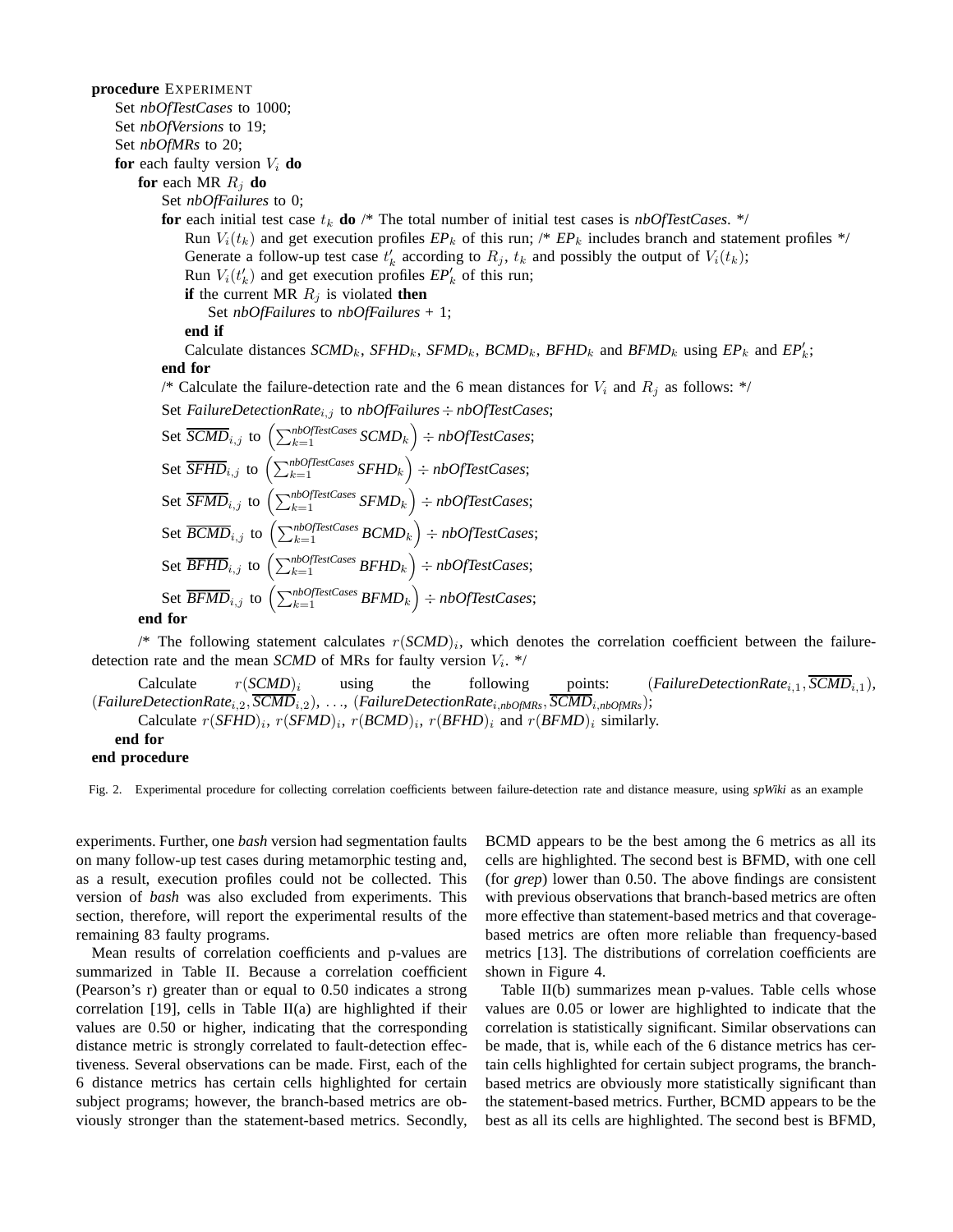

Fig. 4. Distributions of correlation coefficients

with one cell (for *grep*) higher than 0.50.

It can be concluded, therefore, that there is a significant strong positive correlation between BCMD and the faultdetection effectiveness of MRs, and this correlation is reliable in the sense that it persists across all of the subject programs studied. This finding strongly answers the research question raised in Section I.

#### V. COMPARISON WITH RELATED WORK

Asrafi et al. [20] suggested that "there is a certain degree of correlation between the code coverage achieved by a metamorphic relation and its fault-detection effectiveness." The code coverage they proposed is the "accumulative coverage

TABLE II MEAN CORRELATION COEFFICIENTS AND P-VALUES

| programID | SCMD    | <b>SFHD</b> | <b>SFMD</b> | <b>BCMD</b>                              | <b>BFHD</b> | <b>BFMD</b>            |
|-----------|---------|-------------|-------------|------------------------------------------|-------------|------------------------|
| spWiki    | 0.79    | 77          | 0.50        | 0.82                                     | 75<br>0.    | 58                     |
| cpWiki    | 0.22    | 0.76        | 0.72        | 0.75                                     | 0.96        | 0.83                   |
| spStudent | 0.22    | 0.37        | 0.33        | 0.66                                     | 71<br>0.    | 0.76                   |
| bigInt    | $-0.71$ | 87<br>0.    | 89<br>0.    | 0.84                                     | 0.94        | 0.93                   |
| grep      | 0.41    | $-0.34$     | $-0.01$     | 0.54                                     | $-0.21$     | 0.47                   |
| sed       | 1.00    | 0.52        | $-0.92$     | 0.95                                     | 0.92        | 0.92                   |
| bash      | 0.06    | $-0.01$     | $-0.26$     | 0.72                                     | $-0.39$     | .75<br>$\Omega$        |
| average   | 0.28    | 0.42        | 0.18        | 75                                       | 52<br>0.    | . 75<br>$\overline{0}$ |
| .         | .       | .           |             | <b>State Street</b><br><b>CONTRACTOR</b> |             |                        |

mean correlation coefficient (Pearson's r)

| programID           | SCMD    | SFHD    | SFMD    | <b>BCMD</b> | <b>BFHD</b> | <b>BFMD</b> |  |
|---------------------|---------|---------|---------|-------------|-------------|-------------|--|
| spWiki              | 0.00305 | 0.00200 | 0.07947 | 0.00011     | 0.00016     | 0.01437     |  |
| cpWiki              | 0.00785 | 0.00155 | 0.00279 | 0.00127     | 0.00557     | 0.00346     |  |
| spStudent           | 0.14378 | 0.27536 | 0.18523 | 0.00038     | 0.04329     | 0.03363     |  |
| bigInt              | 0.00000 | 0.00000 | 0.00000 | 0.00000     | 0.00000     | 0.00000     |  |
| qrep                | 0.25580 | 0.19700 | 0.86480 | 0.04280     | 0.39380     | 0.07820     |  |
| sed                 | 0.00000 | 0.00314 | 0.00000 | 0.03929     | 0.03400     | 0.00000     |  |
| bash                | 0.86420 | 0.93160 | 0.36220 | 0.02620     | 0.26460     | 0.01240     |  |
| average             | 0.18210 | 0.20152 | 0.21350 | 0.01572     | 0.10592     | 0.02029     |  |
| mean p-value<br>(b) |         |         |         |             |             |             |  |

percentages," which is achieved by accumulating the code coverage of both the initial and follow-up executions of an MR over the entire set of test cases. Two subject programs were used in their empirical study, namely TCAS (173 lines of C code) and KNASPSACK (780 lines of Java code).

We investigated the correlation coefficients between accumulative coverage percentage (for statement and branch coverages) and failure-detection rate of MRs using all the 7 subject packages. A strong correlation is found only for the small programs *bigInt* and *cpWiki*. For all the other programs, the mean correlation coefficients are all below 0.35. This finding suggests that the "distance" between initial and followup test cases proposed in the present paper should be more useful than "accumulative coverage," especially for larger programs.

In software testing literature there has been much work on test case selection and prioritization techniques using the concept of "similarity" of test cases [21]. The present research is different from these techniques as our objective is to reveal the nature of good MRs, rather than good individual test cases. It should be noted, however, that a failure-causing metamorphic test must involve at least one failure-causing test case (which could be the initial or the follow-up test case or both). How to integrate similarity-based MR selection and test case selection will be an important future research topic.

#### VI. DISCUSSIONS AND CONCLUSION

Metamorphic testing is a practical approach to alleviating the oracle problem. For a given problem, normally more than one MR can be identified. Because testing resources are always limited, it is important to know which MRs should be given priority for software testing.

In earlier work it was suggested that MRs whose initial and follow-up executions have larger dissimilarities may have higher chances of revealing failures. The concept of dissimilarity, however, was not clearly defined. In this research we proposed 6 metrics to measure the dissimilarity between initial and follow-up executions, and conducted a series of empirical studies to investigate the correlation between these metrics and the fault-detection effectiveness of MRs. It is found that the branch-based metrics have a stronger correlation and, in